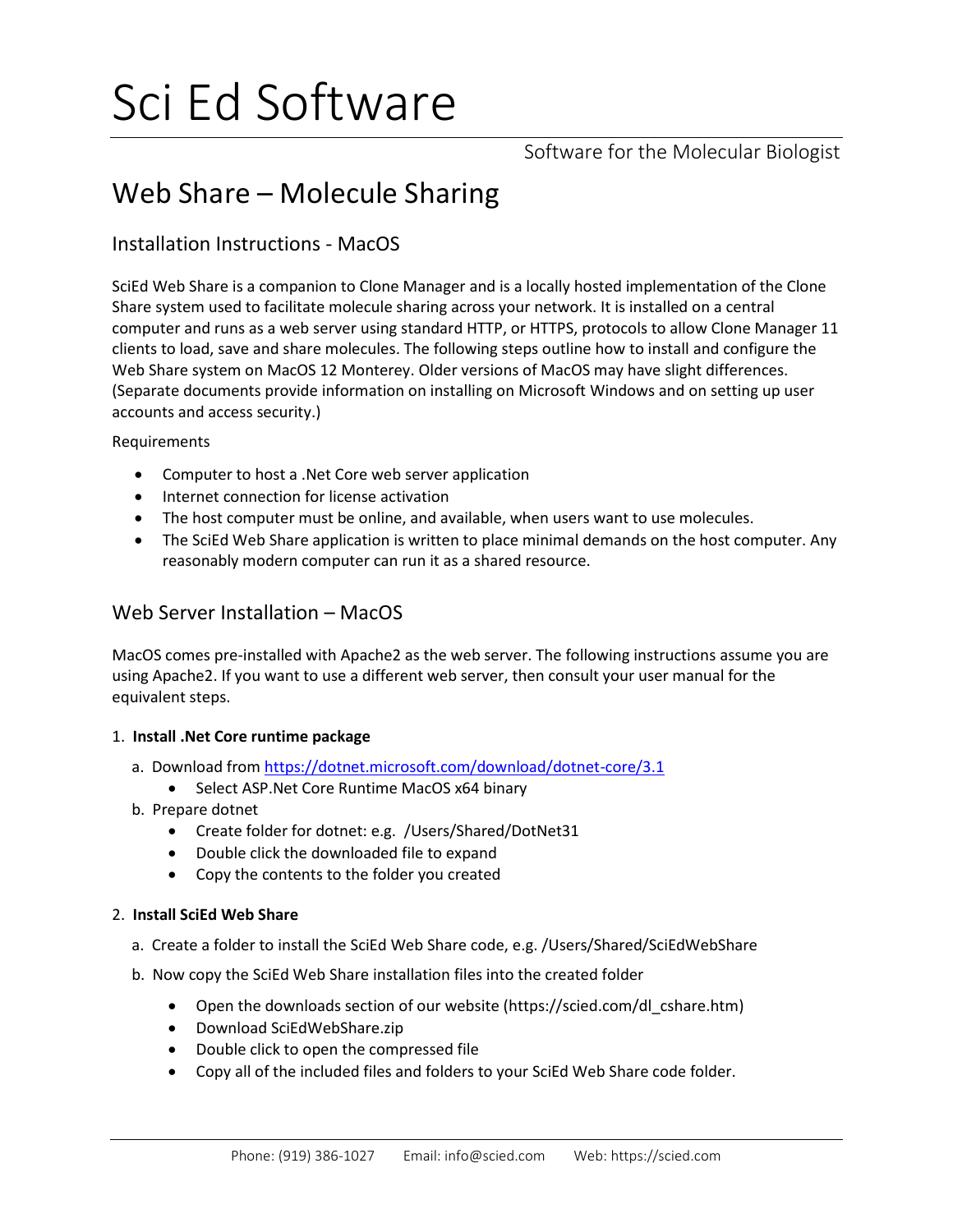#### 3. **Run SciEd Web Share as a service**

- a. Create configuration file using the Terminal app
	- sudo nano /Library/LaunchDaemons/com.scied.SciEdWebShare.plist
		- o Set entries as in the 'Service configuration' sample provided below
- b. Load service enter commands using Terminal app:
	- sudo chown root /Library/LaunchDaemons/com.scied.SciEdWebShare.plist
	- sudo launchctl load /Library/LaunchDaemons/com.scied.SciEdWebShare.plist

#### **4. Configure Apache2 as a Reverse Proxy to redirect to SciEdWebShare**

- i. Enable proxy support in apache web server (enter commands using Terminal app)
	- a. sudo nano /etc/apache2/httpd.conf
	- b. Enable the directives listed in the 'Apache2 configuration' sample provided below
- ii. Configure Virtual Host
	- a. In this example, we will use port 800 to access the SciEdWebShare server
	- b. sudo nano /etc/apache2/extra/httpd-vhosts.conf
	- c. Add the 'VirtualHost definition' provided in the sample below
- iii. Restart apache web server
	- a. sudo apachectl restart
	- b. Verify configuration
		- i. sudo apachectl configtest
			- 1. Should get response: Syntax OK
		- ii. sudo apachectl -S
			- 1. Should get a list that include entry for port 800

# Web Server Configure

Now that you have installed the SciEd Web Share system as a web server, you need to configure it so that it best represents your needs. You can configure SciEd Web Share using any browser and this can be done remotely.

#### 1. **Configure SciEd Web Share web site**

- a. Open a web browser to the URL that you assigned to the SciEd Web Share site Example: http://<server>:<port> (e.g. http://server1.university.edu:800)
	- Where server = the name of the web hosting server or its IP address
	- Where port = the port that you assigned when you created the SciEd Web Share site.
- b. Enter your license information
	- Enter the License ID and password for your license. These are typically sent to you in an email. If you do not already have assigned license keys, please contact us. At present each Clone Manager 11 registered user email address is eligible for one free license (limited time offer).
	- It is recommended that you also enter a short description of the installation location. This is not required, but is helpful if you subsequently need assistance in locating where you installed the license.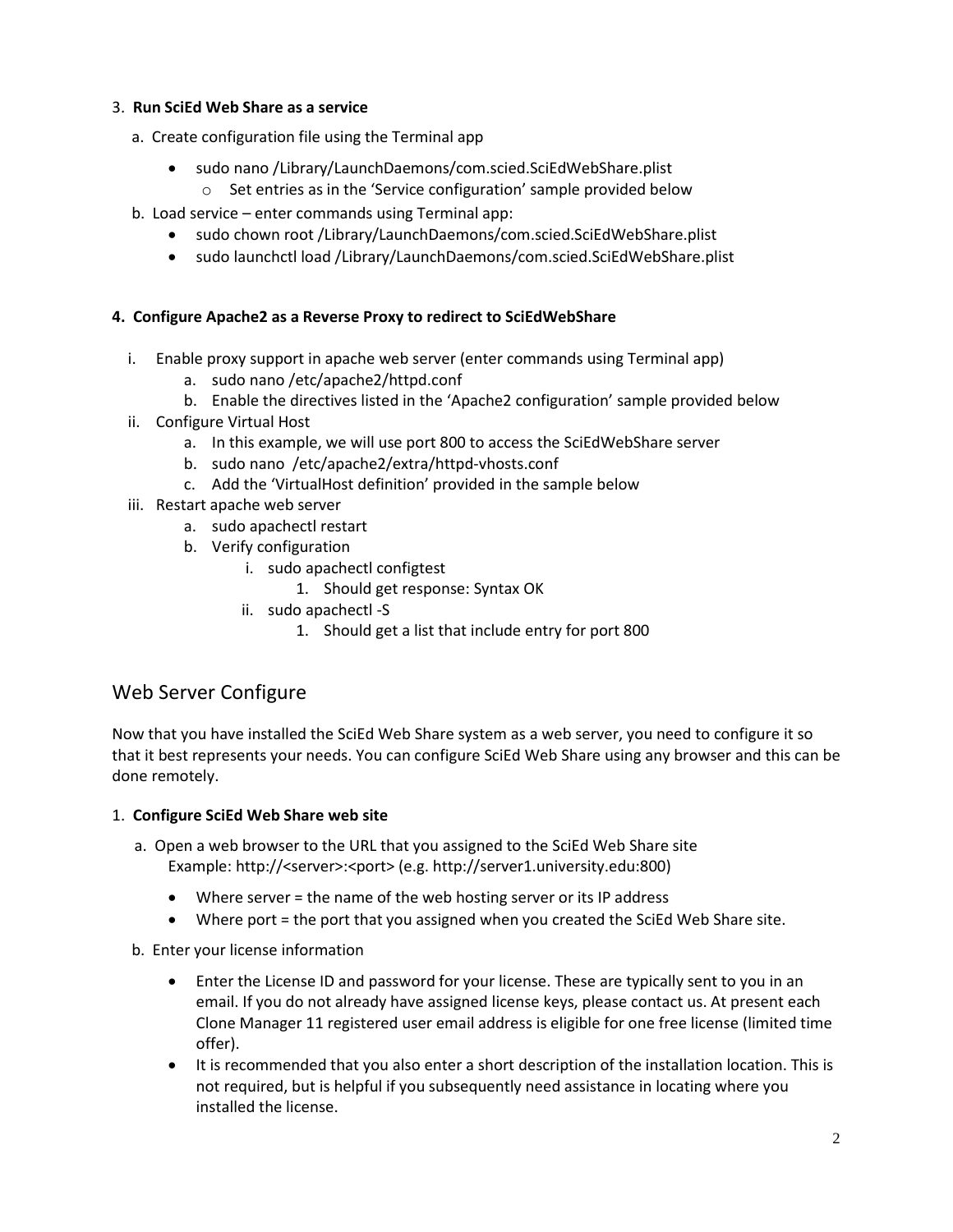- Your web server must have internet access to enable license activation.
- When you get the message 'Activation successful' you can click the Close button to move to the next step.
- c. Enter the location where you want to store your SciEd Web Share data this is the folder that you created when you installed the Clone Share system (e.g. /Users/Shared/SciEdWebShareData).
	- If this location is not included in your routine server backup then you should ensure that your data will be backed up so that your data will not be lost in the event of a failure of your web server computer.
	- This location needs to be writable. If you receive an error message, you should enable write access to the folder by the server account that your web hosting service is running under. Please refer to the installation instructions for your operating system.
	- Click Submit to continue.
- d. Create a new administrator account to enable you to administer the SciEd Web Share server.
	- Enter the account name and password for the person who will be the primary administrator for the SciEd Web Share system.
	- This information will be used to enable them to logon to the web site, get current configuration status and make changes.
	- After configuration is complete, you can add other users and can optionally give them administrator privileges.
- e. Create a Clone Share Name for your user's molecule files
	- Names should be a short, but meaningful, description of the content of the share.
	- It is a good idea to plan to create several different Clone Share Names so that you can organize your molecules by function or usage. E.g.
		- o Vectors commonly used vectors
		- o References important molecules that are in general use
		- $\circ$  Project 1 molecules actively in use for the project
	- Under 'Share Names', click the 'Add' link
	- Enter the name of the Clone Share folder. To allow users to connect they will need the assigned URL for the Clone Share web site and the name of the Clone Share folder.
	- Select the default guest access permission
		- o See below for guidance on setting permissions based on your access needs and security.
		- $\circ$  For the first folder, we recommend leaving the default 'Write' permission, which allows all users to read and write molecules stored in this folder.
		- o Guest access permission can be changed later if needed.
- f. Review the status page and make any adjustments
	- If you would like to limit access to your Clone Share folders, you can select the 'User accounts' link and create specific accounts which you can use to set access permissions to your Clone Share folder(s). (Please refer to document Setting up User Accounts and Access Security for more information.)
	- If you would like to create more Share Names, click the Add button
	- If you would like to control who has access to a specific Clone Share folder, you can create a User account and then click Access permissions for the name of the folder. (Please refer to document Setting up User Accounts and Access Security for more information.)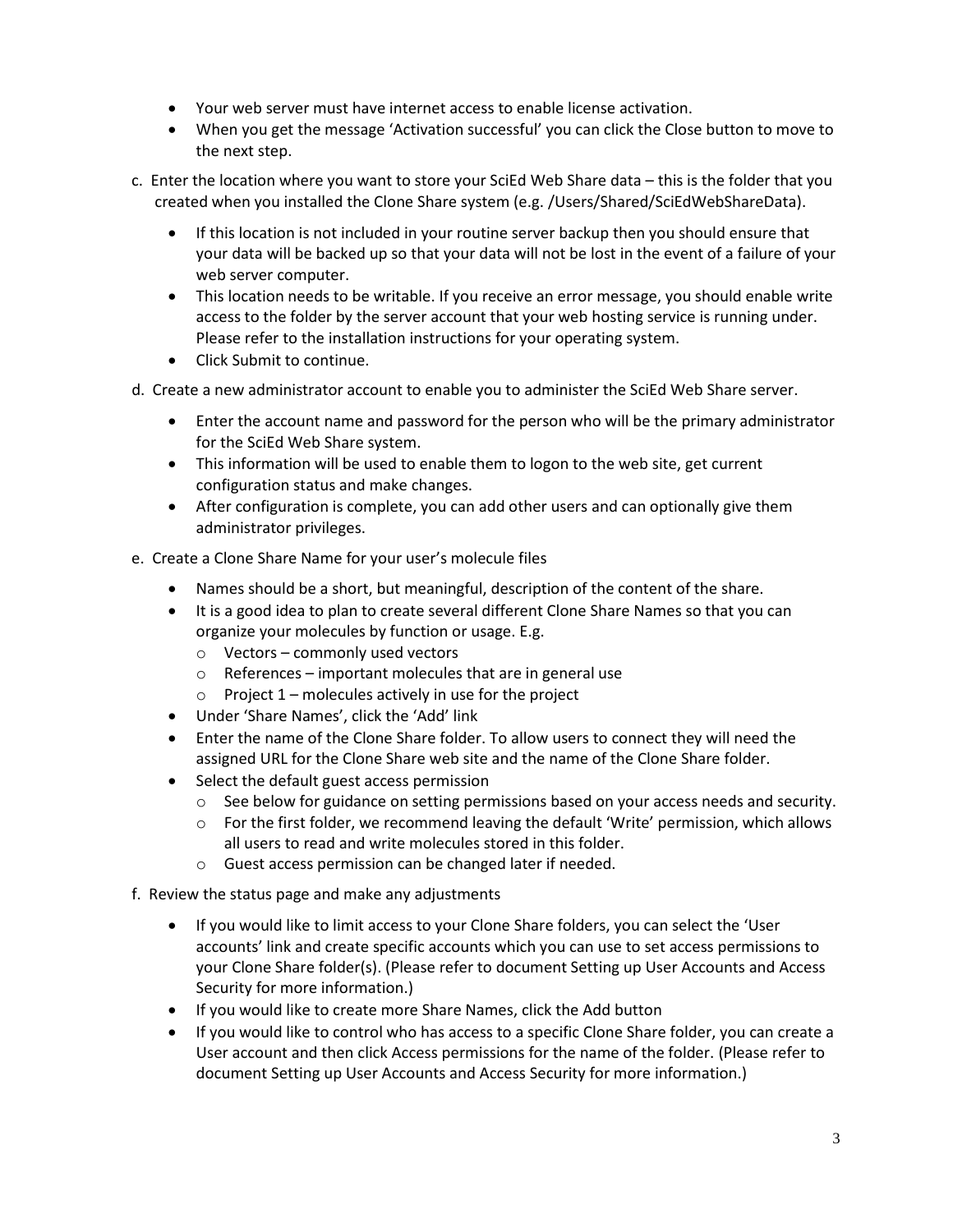#### 2. **Maintain SciEd Web Share web site**

- a. Open a web browser to the URL that you assigned to the SciEd Web Share web site
- b. Enter your log in credentials
- c. On the Status page you can access the configuration settings for this SciEd Web Share web site.
	- Click the appropriate hyperlink to get access to the pages where you can make changes.
	- Each page will contain a description, current settings and a tip on how to make changes.
- d. When you have completed your changes, close the browser window to automatically log out.

#### 3. **Change user password**

- a. If you are using account access permissions, your users can change their own password. (Please refer to document Setting up User Accounts and Access Security for more information.)
	- The user should open a web browser to the URL that you assigned to the SciEd Web Share web site
	- Click the 'Change' link and enter your user name and current password. Now enter your new password.
	- If the user has defined any Clone Share locations in Clone Manager 11 that use their account information, they will need to update their login password.
		- o Open Clone Manager 11 and select menu File, Clone Share, Open.
		- o Select each Clone Share that uses your account login. (you will likely see a failure icon because your login information is invalid)
		- o Select the toolbar button to edit the Clone Share definition.
		- o Enter your new account password.

#### 4. **Advanced configuration**

- a. Rename a Clone Share: Stop the website, rename the folder and then restart the website. Note your users will need to re-enter their connection settings to reflect the new share name.
- b. Remove a Clone Share: Stop the website and move or delete the named folder, then restart the website. Note that the data contained in the Clone Share will no longer be available to your users.

# Configure Clone Manager

Once Clone Share is installed and configured, you are ready to configure your Clone Manager client computers so that you can access the Clone Share data.

#### 1. **Install Clone Manager version 11 or newer if you have not already done so.**

a. Download and run CM11Setup.msi from the downloads section of our website

(https://scied.com/dl\_cm11.htm)

#### 2. **Run Clone Manager 11 and select menu option File, Clone Share, Open**

 **(**Additional information can be found in the document Clone Share User Instructions.)

- a. A dialog box will appear where you can define your first Clone Share
	- Select 'SciEd Web Share' as the connection share type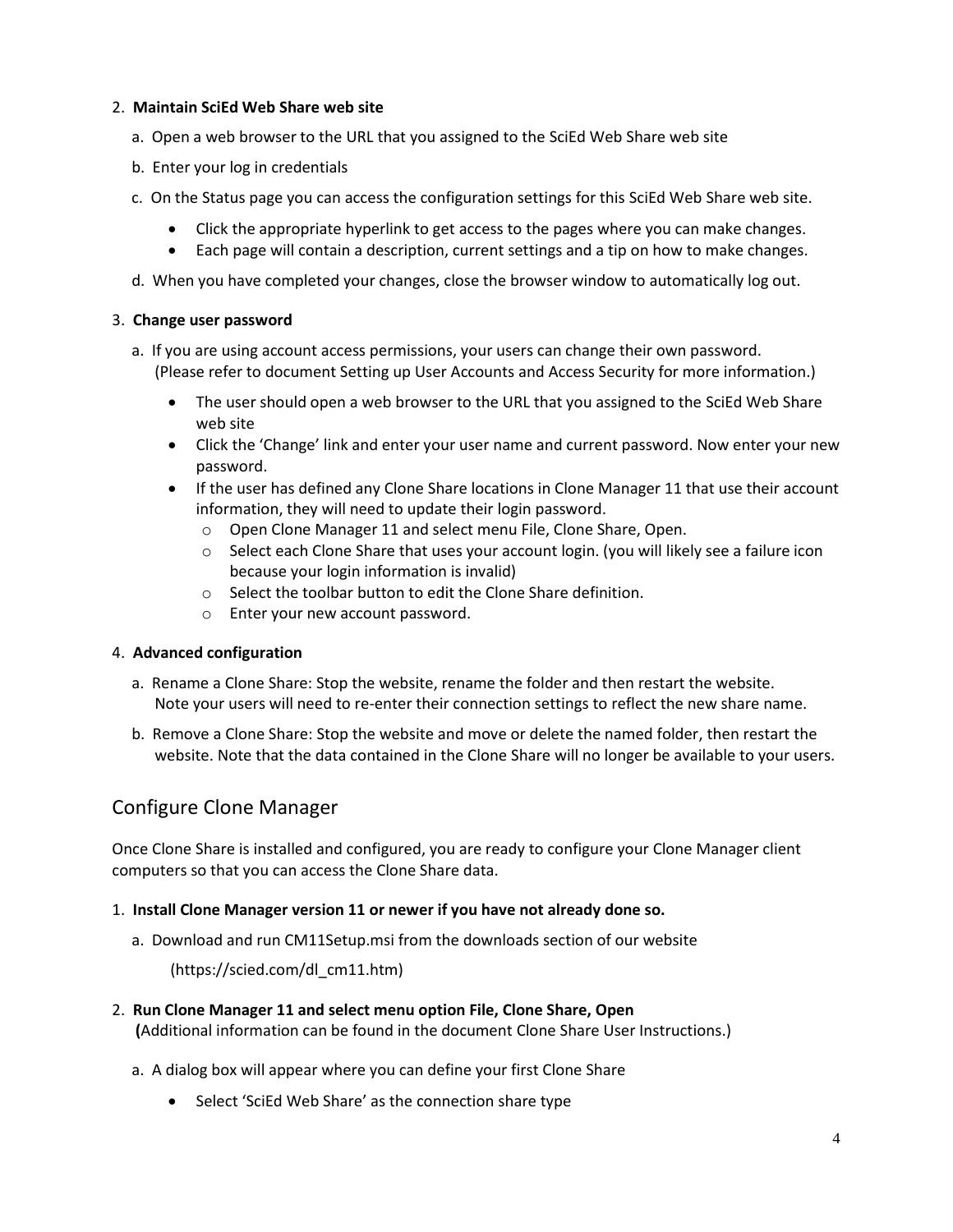- You will need the URL and Share Name that was used to configure the server. The administrator of your SciEd Web Share site will provide you with this information.
- Enter the URL where your SciEd Web Share site is installed (e.g. https://university.edu:5433)
- Enter the name of the Clone Share, this is the folder that was created while configuring the server.
- Enter your username and password if your administrator has configured access accounts. Leave blank to use default guest access.
- Optionally give a display name for this share. This name will be displayed in your list of available shares and is your personal label for the share.
- When you click OK, you will see a tree display of available shares in the left panel and the content of the share in the right list panel. For a newly created Clone Share folder, the right panel will be empty until you save some molecules to this location.
- b. Subsequent openings of the Clone Share dialog will go directly to the display of available Clone Share folders and their content.
- c. Use the toolbar to manage your Clone Share Locations in the left panel. You can add, edit, remove or reorder your shares. Hover your mouse over a toolbar button to see a popup tooltip.
- d. Select a Clone Share in the left panel and see the files and folders in the right panel. Click to open a folder or load a molecule file.
- e. Power options are available by right clicking an item (write access permission is required to enable these options)
	- Left panel, right click on an item to add a new folder and enter the name of the folder. Folders enable you to organize molecules into logical groupings.
	- Right Panel, right click on item to rename, delete or move the item.
		- $\circ$  Rename a molecule only changes the label displayed for that molecule and is not editing the real name of the molecule.
		- $\circ$  Deleting a molecule will permanently remove the molecule from the Clone Share and no one will be able to load the molecule.
		- o Deleting a folder will permanently delete the folder and all molecules contained in that folder and any sub folders.
		- o Moving a folder or molecule will ask you to pick where it should be moved to.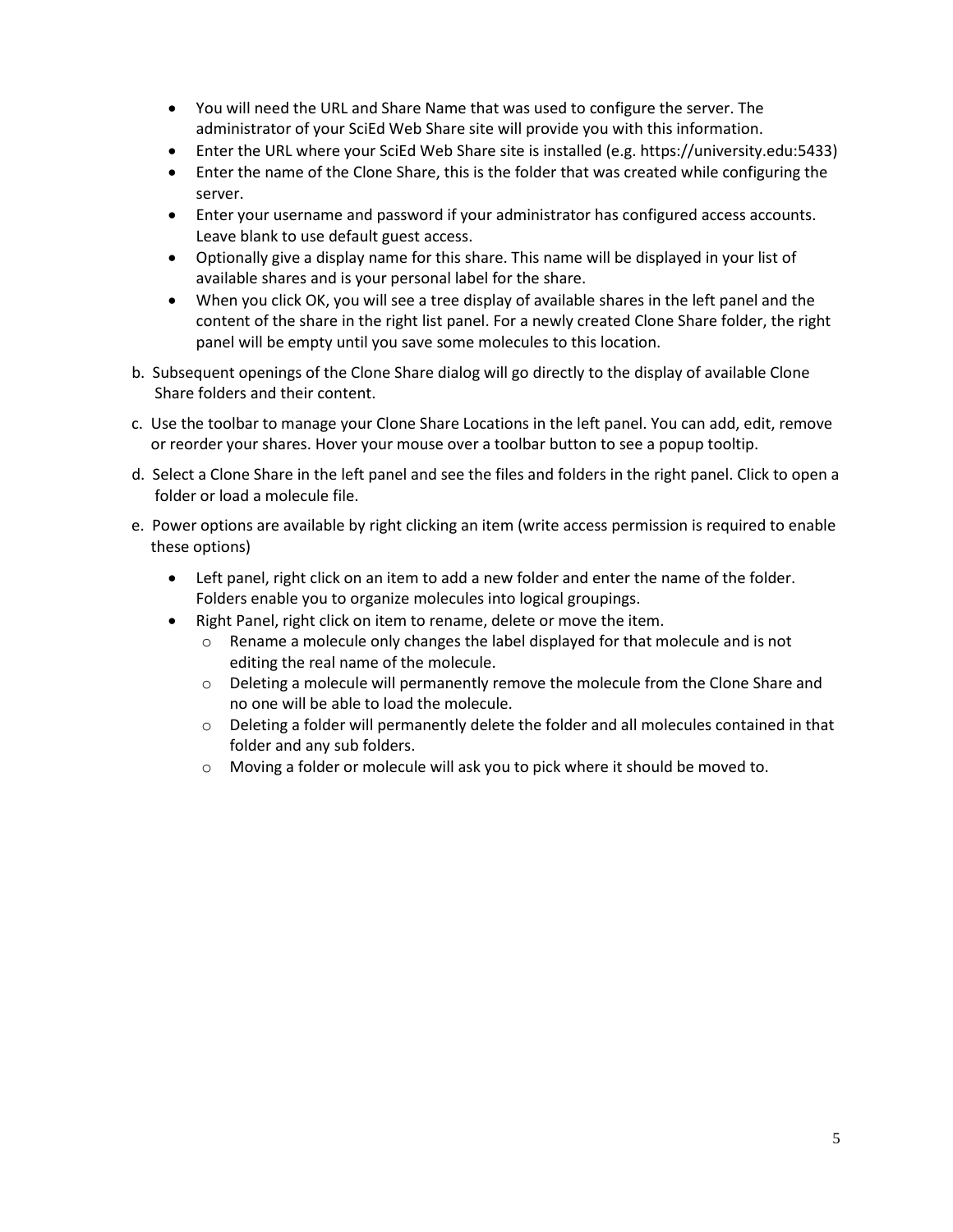# Sample MacOS Files

#### *Service configuration (/Library/LaunchDaemons/com.scied.SciEdWebShare.plist)*

```
SciEd Web Share installed to: /Users/Shared/SciEdWebShare
DotNet installation folder: /Users/Shared/DotNet31
Update the configuration file if you install to a different location.
<?xml version="1.0" encoding="UTF-8"?>
<!DOCTYPE plist PUBLIC "-//Apple Computer//DTD PLIST 1.0//EN"
     "http://www.apple.com/DTDs/PropertyList-1.0.dtd">
<plist version="1.0">
<dict>
     <key>Label</key>
     <string>com.scied.SciEdWebShare</string>
     <key>ServiceDescription</key>
     <string>Clone Manager molecule sharing</string>
     <key>ProgramArguments</key>
     <array>
      <string>/Users/Shared/DotNet31/dotnet</string>
      <string>/Users/Shared/SciEdWebShare/SciEdWebShare.dll</string>
     </array>
     <key>KeepAlive</key>
     <true/> 
     <key>RunAtLoad</key>
     <false/>
     <key>WorkingDirectory</key>
     <string>/Users/Shared/SciEdWebShare</string>
</dict>
</plist>
```
#### *Apache2 configuration (/etc/apache2/httpd.conf)*

Use your editor to find and uncomment (remove '#' character at start of line):

```
LoadModule log config module libexec/apache2/mod log config.so
LoadModule vhost_alias_module libexec/apache2/mod_vhost_alias.so
Include /private/etc/apache2/extra/httpd-vhosts.conf
LoadModule xml2enc_module libexec/apache2/mod_xml2enc.so
LoadModule proxy_html_module libexec/apache2/mod_proxy_html.so
LoadModule proxy_module libexec/apache2/mod_proxy.so
LoadModule proxy_connect_module libexec/apache2/mod_proxy_connect.so
LoadModule proxy_http_module libexec/apache2/mod_proxy_http.so
```